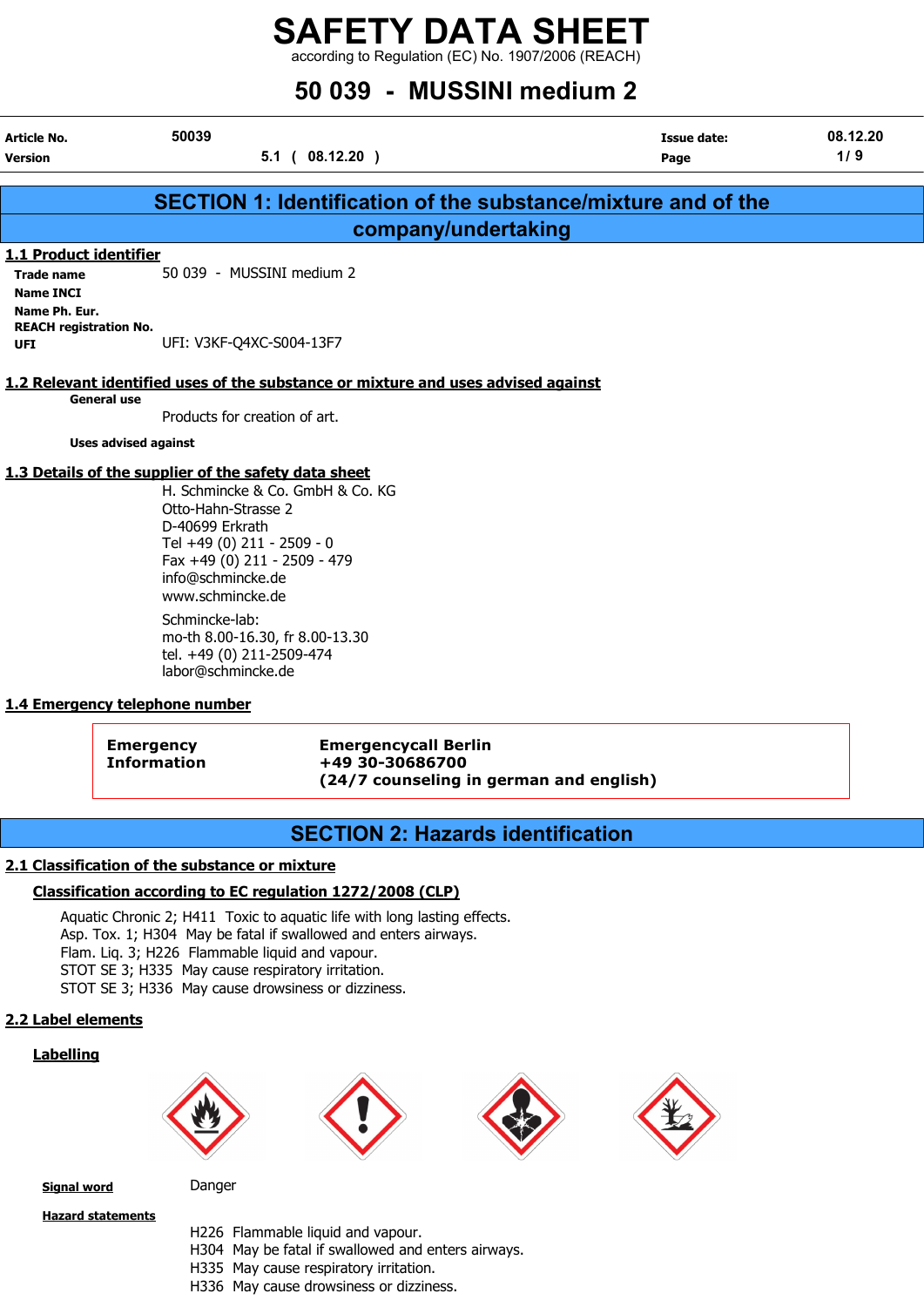according to Regulation (EC) No. 1907/2006 (REACH)

## 50 039 - MUSSINI medium 2

| Article No.<br><b>Version</b>                                       | 50039<br>$5.1$ ( 08.12.20 )                                                                                                                                                                                                                                                                                                                                                                                                                                                                                                                                                                        | Issue date:<br>Page | 08.12.20<br>2/9 |
|---------------------------------------------------------------------|----------------------------------------------------------------------------------------------------------------------------------------------------------------------------------------------------------------------------------------------------------------------------------------------------------------------------------------------------------------------------------------------------------------------------------------------------------------------------------------------------------------------------------------------------------------------------------------------------|---------------------|-----------------|
|                                                                     | H411 Toxic to aguatic life with long lasting effects.                                                                                                                                                                                                                                                                                                                                                                                                                                                                                                                                              |                     |                 |
| <b>Safety precautions</b><br><b>Hazard components for labelling</b> | P102 Keep out of reach of children.<br>P210 Keep away from heat, hot surfaces, sparks, open flames and other ignition sources. No<br>smoking.<br>P243 Take action to prevent static discharges.<br>P260 Do not breathe vapours.<br>P273 Avoid release to the environment.<br>P280 Wear protective gloves/protective clothing.<br>P301+P310 IF SWALLOWED: Immediately call a POISON CENTER/doctor/<br>P301+P330+P331 IF SWALLOWED: rinse mouth. Do NOT induce vomiting.<br>P303+P361+P353 IF ON SKIN (or hair): Take off immediately all contaminated clothing. Rinse<br>skin with water/or shower. |                     |                 |

#### Text for labelling (CLP)

Repeated exposure may cause skin dryness or cracking. (EUH066)

#### 2.3 Other hazards

### SECTION 3: Composition / information on ingredients

#### 3.1 Substances

Chemical characterisation white spirit natural oils aldehyde resin Stand oil CAS-Number EINECS / ELINCS / NLP EU index number Customs tariff number REACH registration No. RTECS-no. Hazchem-Code CI-Number

#### 3.2 Mixtures

#### Substance 1

solvent naphtha (petroleum), light, aromatic: 50 - <75 % CAS: 64742-95-6 REACH: 01-2119455851-35 Aquatic Chronic 2; H411 / Asp. Tox. 1; H304 / -; EUH066 / Flam. Liq. 3; H226 / STOT SE 3; H335 / STOT SE 3; H336

Additional information

SECTION 4: First aid measures

#### 4.1 Description of first aid measures

General information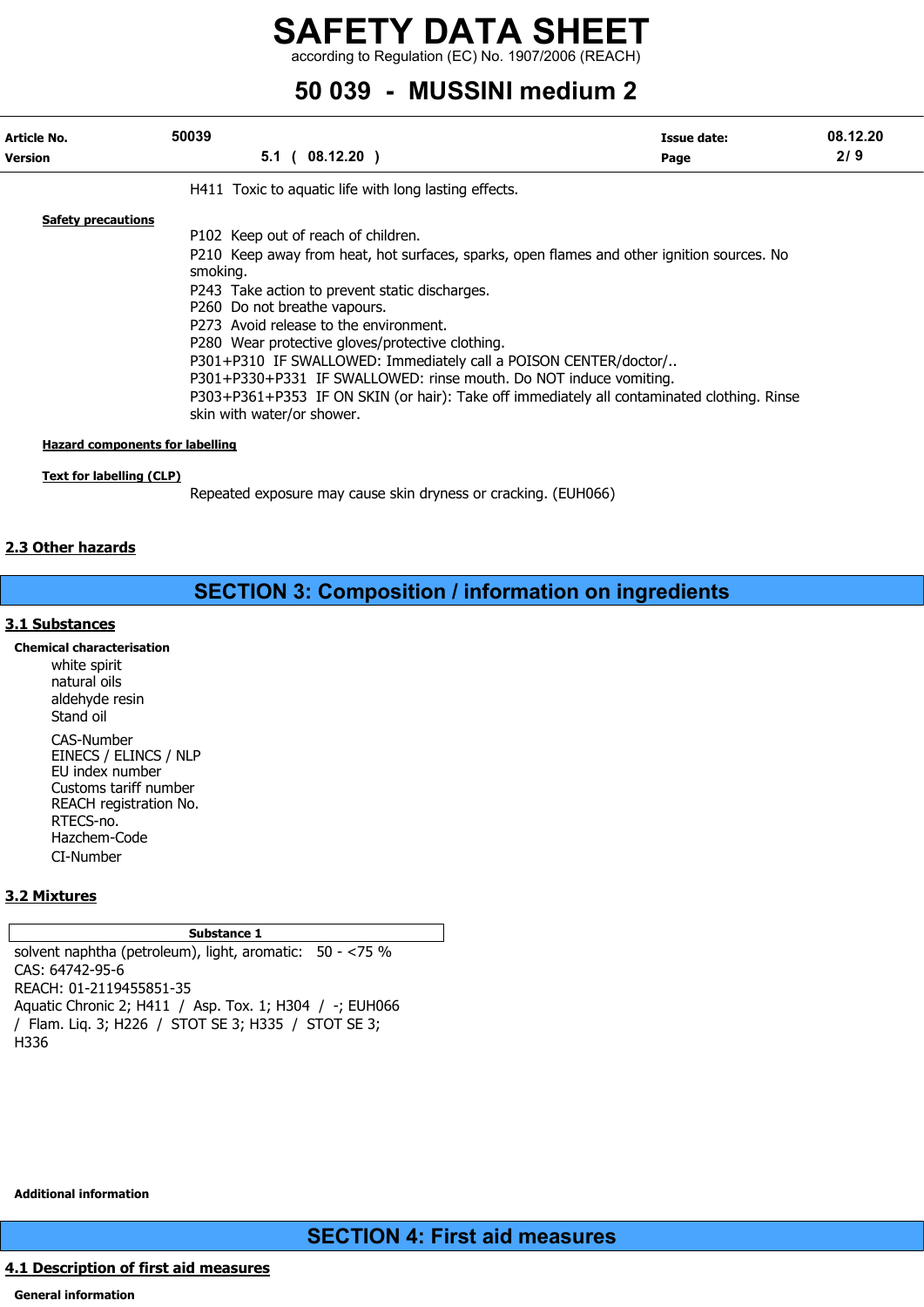according to Regulation (EC) No. 1907/2006 (REACH)

## 50 039 - MUSSINI medium 2

| Article No.    | 50039 |                 | <b>Issue date:</b> | 08.12.20 |
|----------------|-------|-----------------|--------------------|----------|
| <b>Version</b> |       | 08.12.20<br>5.1 | Page               | 3/9      |

If you feel unwell, seek medical advice (show the label where possible).

In case of inhalation

Provide fresh air. Seek medical attention if problems persist.

#### In case of skin contact

Remove residues with soap and water. In case of skin irritation, consult a physician.

#### After eye contact

If product gets into the eye, keep eyelid open and rinse immediately with large quantities of water, for at least 10 - 15 minutes. Seek medical attention if irritation persists.

#### After swallowing

Rinse mouth with water. Do NOT induce vomiting. Immediately get medical attention.

#### 4.2 Most important symptoms and effects, both acute and delayed

#### 4.3 Indication of any immediate medical attention and special treatment needed

Caution if victim vomits: Risk of aspiration!

## SECTION 5: Firefighting measures

#### 5.1 Extinguishing media

#### Suitable extinguishing media

Co-ordinate fire-fighting measures to the fire surroundings.

Extinguishing media which must not be used for safety reasons strong water jet

#### 5.2 Special hazards arising from the substance or mixture

In case of fire may be liberated: Carbon monoxide and carbon dioxide

#### 5.3 Advice for firefighters

Special protective equipment for firefighters

Use appropriate respiratory protection.

#### Additional information

## SECTION 6: Accidental release measures

#### 6.1 Personal precautions, protective equipment and emergency procedures

Avoid contact with skin, eyes, and clothing.

#### 6.2 environmental precautions

Discharge into the environment must be avoided.

#### 6.3 Methods and material for containment and cleaning up

Methods for cleaning up

Collect spilled material using paper towels and dispose.

Additional information

#### 6.4 Reference to other sections

Dispose of waste according to applicable legislation.

## SECTION 7: Handling and storage

#### 7.1 Precautions for safe handling

### Advices on safe handling

Handle in accordance with good industrial hygiene and safety practice.

#### Precautions against fire and explosion

No special measures are required.

## 7.2 Conditions for safe storage, including any incompatibilities

### Requirements for storerooms and containers

Hints on joint storage Storage class Further details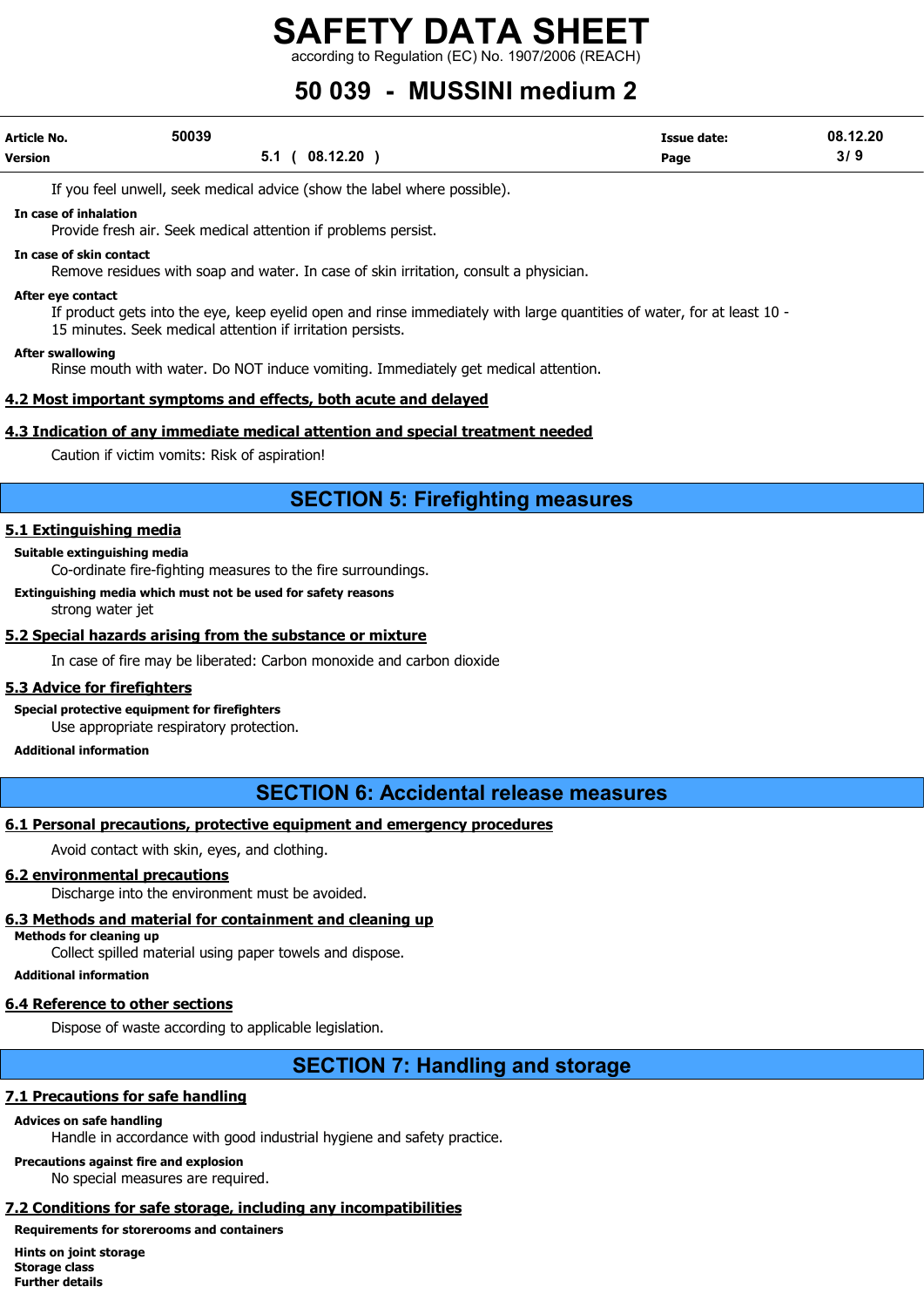## 50 039 - MUSSINI medium 2

| Article No.    | 50039 |                 | Issue date: | 08.12.20 |
|----------------|-------|-----------------|-------------|----------|
| <b>Version</b> |       | 08.12.20<br>v., | Page        | 41       |

Protect from frost and exposure to sun.

#### 7.3 Specific end use(s)

## SECTION 8: Exposure controls/personal protection

#### 8.1 Control parameters

64742-95-6 solvent naphtha (petroleum), light, aromatic

| DELL'<br>the property of the contract of the<br>300<br>WEL<br>AGD<br><b>DDC</b><br>.<br>. |  |
|-------------------------------------------------------------------------------------------|--|
|                                                                                           |  |

#### DNEL overview 64742-95-6 solvent naphtha (petroleum), light, aromatic

| 04742-93-0-                                                                                               | solvent naphtina (petroleum), light, aromatic |           |              |  |  |  |  |  |  |
|-----------------------------------------------------------------------------------------------------------|-----------------------------------------------|-----------|--------------|--|--|--|--|--|--|
| DNEL worker                                                                                               | Long-term - inhalation, system                | 150,00000 | ma/mª        |  |  |  |  |  |  |
| DNEL worker                                                                                               | ' Long-term - dermal, local effe              | 25,00000  | ma/ka bw/dav |  |  |  |  |  |  |
| $MMT$ $\uparrow$ $\uparrow$ $\downarrow$ $\downarrow$ $\downarrow$ $\downarrow$ $\downarrow$ $\downarrow$ | transportant and constructs and l             | 11 00000  |              |  |  |  |  |  |  |

| DNEL Consumer | Long-term - oral, systemic eff | 11,00000 | mg/kg bw/day    |
|---------------|--------------------------------|----------|-----------------|
| DNEL Consumer | Long-term - inhalation, system | 32,00000 | $\text{ma/m}^3$ |
| DNEL Consumer | Long-term - dermal, systemic e | 11,00000 | mg/kg bw/day    |

#### 8.2 Exposure controls

#### Occupational exposure controls

#### Respiratory protection

With correct and proper use, and under normal conditions, breathing protection is not required. Respiratory protection must be worn whenever the WEL levels have been exceeded. Combination filtering device (EN 14387) Use filter type A (= against vapours of organic substances)

#### Hand protection

Qualified materials: Nitrile rubber

Layer thickness > 0,35 mm

Breakthrough time > 480 min

Ultranitril 492 - MAPA GmbH, Industriestraße 21- 25, D-27404 Zeven, Internet: www.mapa-pro.de

All information was derived in accordance with EU directive 89/686/EWG and the resultant EN 374 in cooperation with MAPA GmbH. This recommendation applies exclusively to the product and use named in Section 1. In the event of commingling or deviating conditions, contact the suppliers of CE-approved gloves. This information is abased on our current state of knowledge and describes the security standards applicable to our product for the purpose provided.

#### Eye protection

Goggles

#### Body protection

Wear suitable protective clothing. Wash contaminated clothing prior to re-use.

#### General protection and hygiene measures

Melting point/freezing point

Flammability

Explosion limits Refraction index

Ignition temperature Auto-ignition temperature

Handle in accordance with good industrial hygiene and safety practice. Wash hands thoroughly after handling.

## SECTION 9: Physical and chemical properties

#### 9.1 information on basic physical and chemical properties

| <b>Form</b>               | liquid                |     |     |
|---------------------------|-----------------------|-----|-----|
| <b>Colour</b>             | weak yellowish, clear |     |     |
| <b>Odour</b>              | white spirit          |     |     |
|                           |                       |     |     |
|                           |                       | min | max |
| Initial boiling point and |                       |     |     |
| boiling range             |                       |     |     |

Flash point/flash point range  $45^{\circ}$ C 50  $^{\circ}$ C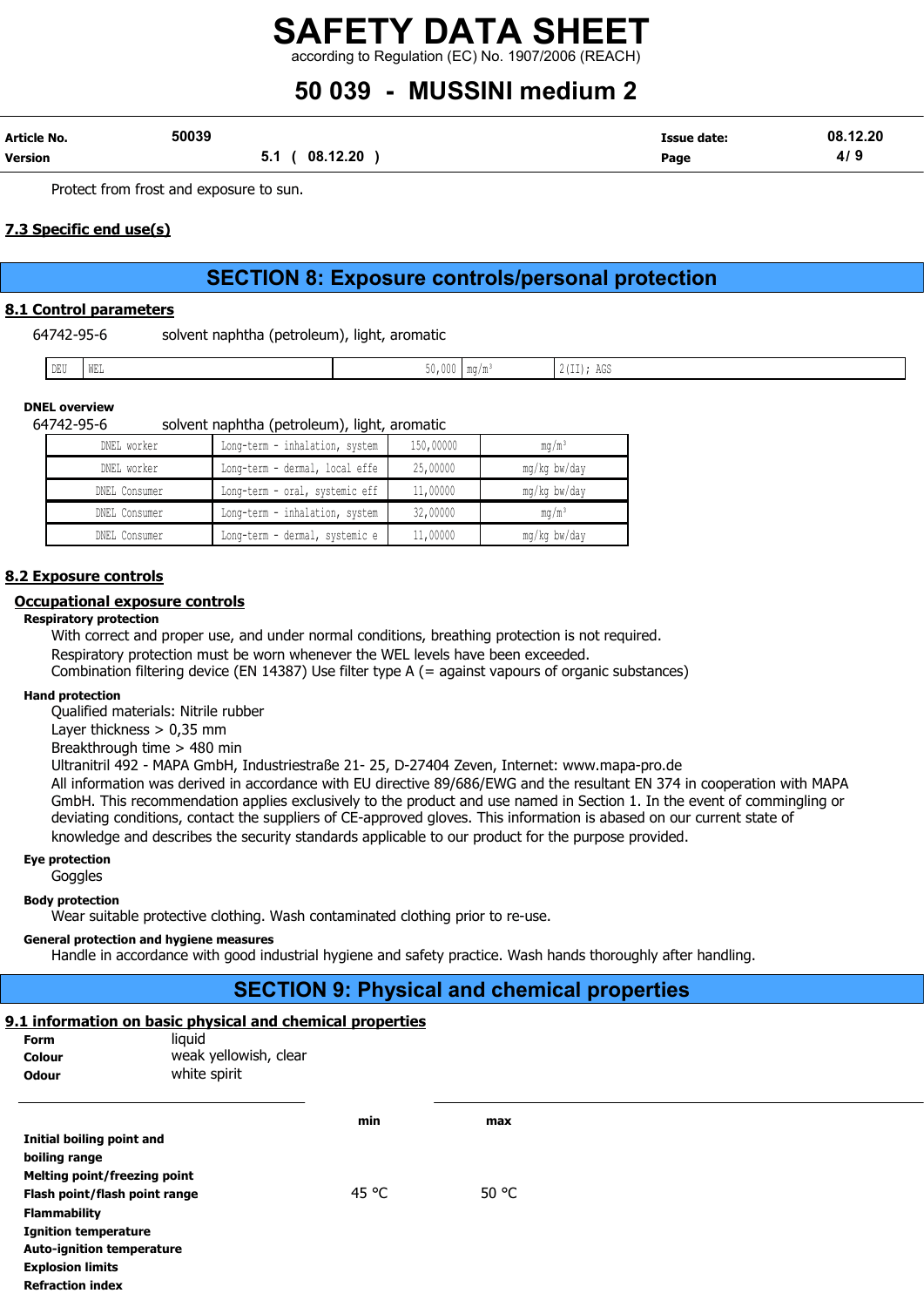## 50 039 - MUSSINI medium 2

| <b>Article No.</b><br><b>Version</b>              | 50039<br>5.1                           | $08.12.20$ )<br>$\sqrt{2}$ |                     |       | <b>Issue date:</b><br>Page | 08.12.20<br>5/9 |
|---------------------------------------------------|----------------------------------------|----------------------------|---------------------|-------|----------------------------|-----------------|
| <b>PH</b><br><b>Viscosity</b><br><b>Viscosity</b> |                                        | 5 mm $2/s$                 | $6 \text{ mm}^2$ /s | 40 °C |                            |                 |
| Vapour pressure<br><b>Density</b>                 | Partition coefficient: n-octanol/water |                            | $0,85$ g/ml         | 20 °C |                            |                 |

Danger of explosion

#### 9.2 Other information

### SECTION 10: Stability and reactivity

#### 10.1 Reactivity

Product is stable under normal storage conditions.

#### 10.2 Chemical stability

#### 10.3 Possibility of hazardous reactions

#### 10.4 Conditions to avoid

Protect from frost and exposure to sun.

#### 10.5 Incompatible materials

strong oxidizing agents

#### 10.6 Hazardous decomposition products

Hazardous vapours may form during fires.

## SECTION 11: Toxicological information

#### 11.1 Information on toxicological effects

#### Toxicological tests

64742-95-6 solvent naphtha (petroleum), light, aromatic

| oral            | LD50<br>$\sim$ $\sim$   | Rat | 2000,00000 | mg/kg                             |       |
|-----------------|-------------------------|-----|------------|-----------------------------------|-------|
| .<br>inhalative | $T \cap E \cap$<br>せいじい | Rat | 10,20000   | mg/L                              | (411) |
| dermal          | LD50                    | Rat | 2000,00000 | $\overline{\phantom{a}}$<br>mg/kg |       |

Acute toxicity

No data available

In case of inhalation

No data available

After swallowing

No data available

In case of skin contact

No data available

After eye contact

No data available

#### Practical experience

#### General remarks

## SECTION 12: Ecological information

#### 12.1 Toxicity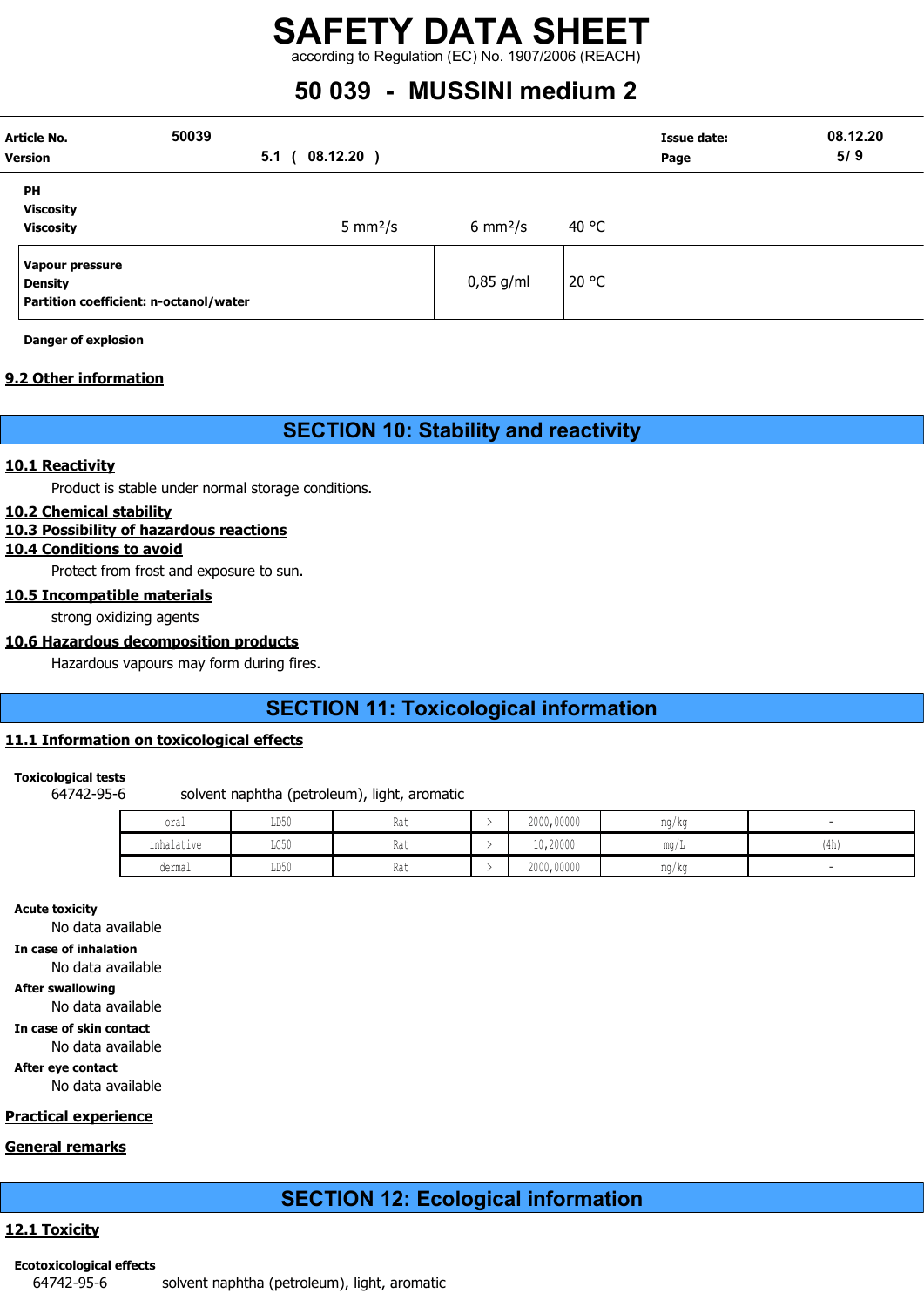## 50 039 - MUSSINI medium 2

| <b>Article No.</b><br><b>Version</b> | 50039 | 08.12.20<br>5.1                |         | Issue date:<br>Page | 08.12.20<br>6/9 |
|--------------------------------------|-------|--------------------------------|---------|---------------------|-----------------|
|                                      | LC50  | fish                           | 9,20000 | ma/L                | (96h)           |
|                                      | EC50  | Algae                          | 2,60000 | mq/L                | (72h)           |
|                                      | EC50  | Daphnia magna (Big water flea) | 3,20000 | mq/L                | (48h)           |

Aquatic toxicity No data available

Water Hazard Class 2

WGK catalog number General information

#### 12.2 Persistence and degradability

#### Further details

Product is partially biodegradable. Oxygen demand

#### 12.3 Bioaccumulative potential

Bioconcentration factor (BCF) Partition coefficient: n-octanol/water

#### 12.4 Mobility in soil

No data available

#### 12.5 Results of PBT and vPvB assessment

No data available

#### 12.6 Other adverse effects

General information

## SECTION 13: Disposal considerations

#### 13.1 Waste treatment methods

#### **Product**

Waste key number

080111 080111\* waste paint and varnish containing organic solvents or other dangerous substances Recommendation

#### Contaminated packaging

#### Waste key number Recommendation

Non-contaminated packages may be recycled. Handle contaminated packages in the same way as the substance itself.

#### Additional information

SECTION 14: Transport information

#### 14.1 UN number

1263

#### 14.2 UN proper shipping name

ADR, ADN Paint related material IMDG, IATA PAINT RELATED MATERIAL

#### 14.3 Transport hazard class(es)

| ADR, ADN | 3<br>3 |
|----------|--------|
| IMDG     |        |
| IATA     | 3      |

## 14.4 Packing group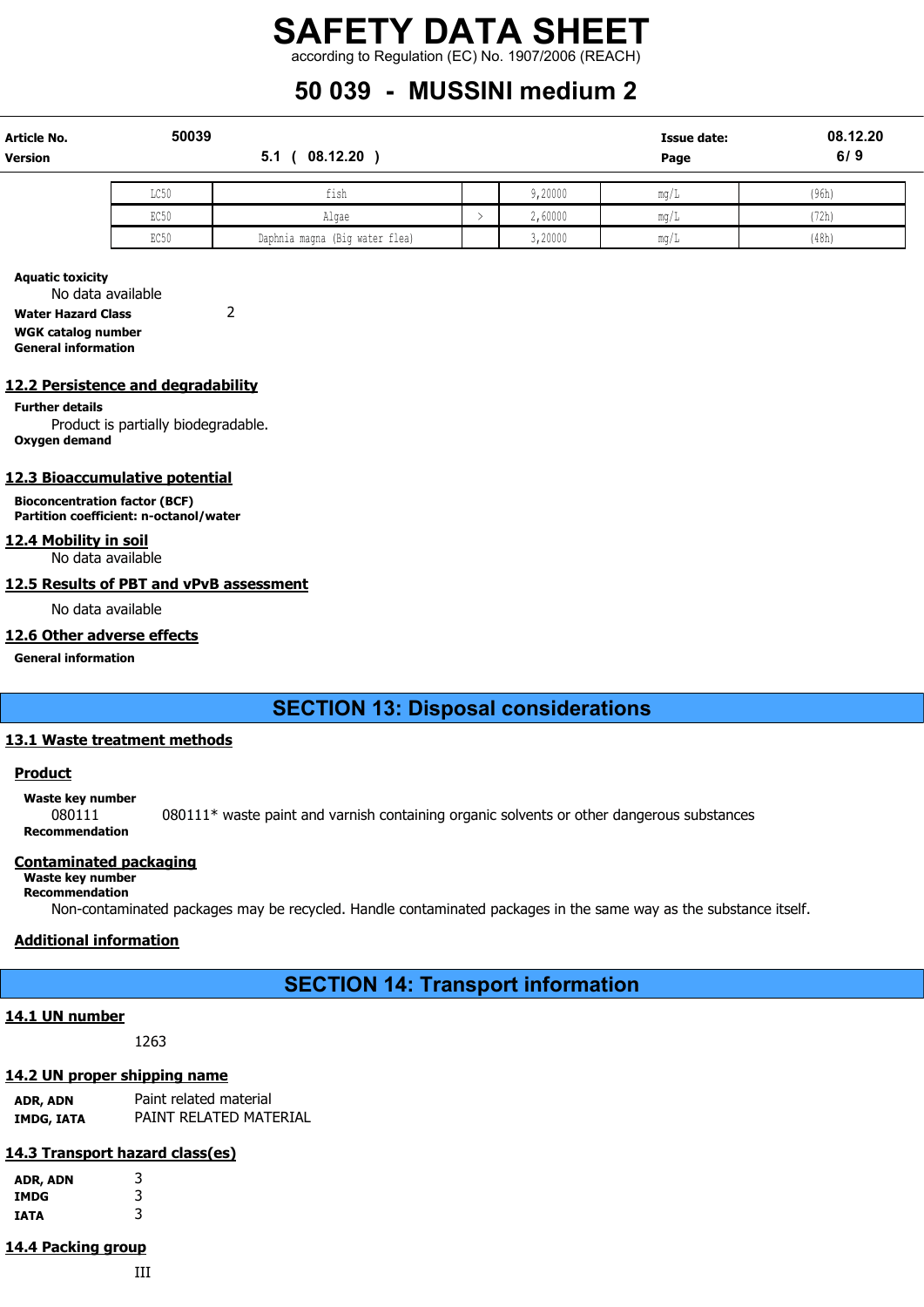## 50 039 - MUSSINI medium 2

| Article No.<br>Version                                          | 50039<br>$5.1$ ( $08.12.20$ )                     |                            | <b>Issue date:</b><br>Page | 08.12.20<br>7/9 |
|-----------------------------------------------------------------|---------------------------------------------------|----------------------------|----------------------------|-----------------|
| <b>14.5 Environmental hazards</b>                               |                                                   |                            |                            |                 |
| <b>Marine Pollutant - IMDG</b><br><b>Marine Pollutant - ADN</b> |                                                   | Yes<br>Yes                 |                            |                 |
|                                                                 | <b>14.6 Special precautions for user</b>          |                            |                            |                 |
| <b>Land transport (ADR/RID)</b>                                 |                                                   |                            |                            |                 |
| <b>Code: ADR/RID</b>                                            |                                                   | F <sub>1</sub>             |                            |                 |
| <b>Kemmler-number</b>                                           |                                                   | 30                         |                            |                 |
| <b>Hazard label ADR</b>                                         |                                                   | 3                          |                            |                 |
| <b>Limited quantities</b>                                       |                                                   | 5L                         |                            |                 |
|                                                                 | <b>Contaminated packaging: Instructions</b>       | P001 - IBC03 - LP01 - R001 |                            |                 |
|                                                                 | <b>Contaminated packaging: Special provisions</b> | PP <sub>1</sub>            |                            |                 |
|                                                                 | Special provisions for packing together           | <b>MP19</b>                |                            |                 |
| <b>Portable tanks: Instructions</b>                             |                                                   | T <sub>2</sub>             |                            |                 |
|                                                                 | <b>Portable tanks: Special provisions</b>         | <b>TP1 - TP29</b>          |                            |                 |
| <b>Tank coding</b>                                              |                                                   | <b>LGBF</b>                |                            |                 |
| <b>Tunnel restriction</b>                                       |                                                   | D/E                        |                            |                 |
| <b>Remarks</b>                                                  |                                                   |                            |                            |                 |
| EQ                                                              |                                                   | E1                         |                            |                 |
| <b>Special provisions</b>                                       |                                                   | $163 - 367 - 650$          |                            |                 |
| Sea transport (IMDG)                                            |                                                   |                            |                            |                 |
| EmS                                                             |                                                   | $F-E$ , S-E                |                            |                 |
| <b>Special provisions</b>                                       |                                                   | 163 - 223 - 367 - 955      |                            |                 |
| <b>Limited quantities</b>                                       |                                                   | 5L                         |                            |                 |
|                                                                 | <b>Contaminated packaging: Instructions</b>       | P001 - LP01                |                            |                 |
|                                                                 | <b>Contaminated packaging: Special provisions</b> | PP <sub>1</sub>            |                            |                 |
| <b>IBC: Instructions</b>                                        |                                                   | IBC03                      |                            |                 |
| <b>IBC: Provisions</b>                                          |                                                   | $\blacksquare$             |                            |                 |
| <b>Tank instructions IMO</b>                                    |                                                   |                            |                            |                 |
| <b>Tank instructions UN</b>                                     |                                                   | T <sub>2</sub>             |                            |                 |
|                                                                 | <b>Tank instructions Special provisions</b>       | TP1 - TP29                 |                            |                 |
| <b>Stowage and segregation</b>                                  |                                                   | category A                 |                            |                 |
| <b>Properties and observations</b>                              |                                                   |                            |                            |                 |
| <b>Remarks</b>                                                  |                                                   |                            |                            |                 |
| EQ                                                              |                                                   | E1                         |                            |                 |
| <b>Air transport (IATA-DGR)</b>                                 |                                                   |                            |                            |                 |
| <b>Hazard</b>                                                   |                                                   | Flammable Liquid           |                            |                 |
| Passenger                                                       |                                                   | 355 (60L)                  |                            |                 |
| Passenger LQ                                                    |                                                   | Y344 (10L)                 |                            |                 |
|                                                                 |                                                   | 366 (220L)                 |                            |                 |
| Cargo<br><b>ERG</b>                                             |                                                   | 3L                         |                            |                 |
| <b>Remarks</b>                                                  |                                                   |                            |                            |                 |
| EQ                                                              |                                                   | E <sub>1</sub>             |                            |                 |
| <b>Special Provisioning</b>                                     |                                                   | A192                       |                            |                 |
|                                                                 |                                                   |                            |                            |                 |

#### 14.7 Transport in bulk according to Annex II of MARPOL 73/78 and the IBC Code

No data available

## SECTION 15: Regulatory information

#### 15.1 Safety, health and environmental regulations/legislation specific for the substance or mixture

#### National regulations

#### **Europe**

Contents of VOC [%] Contents of VOC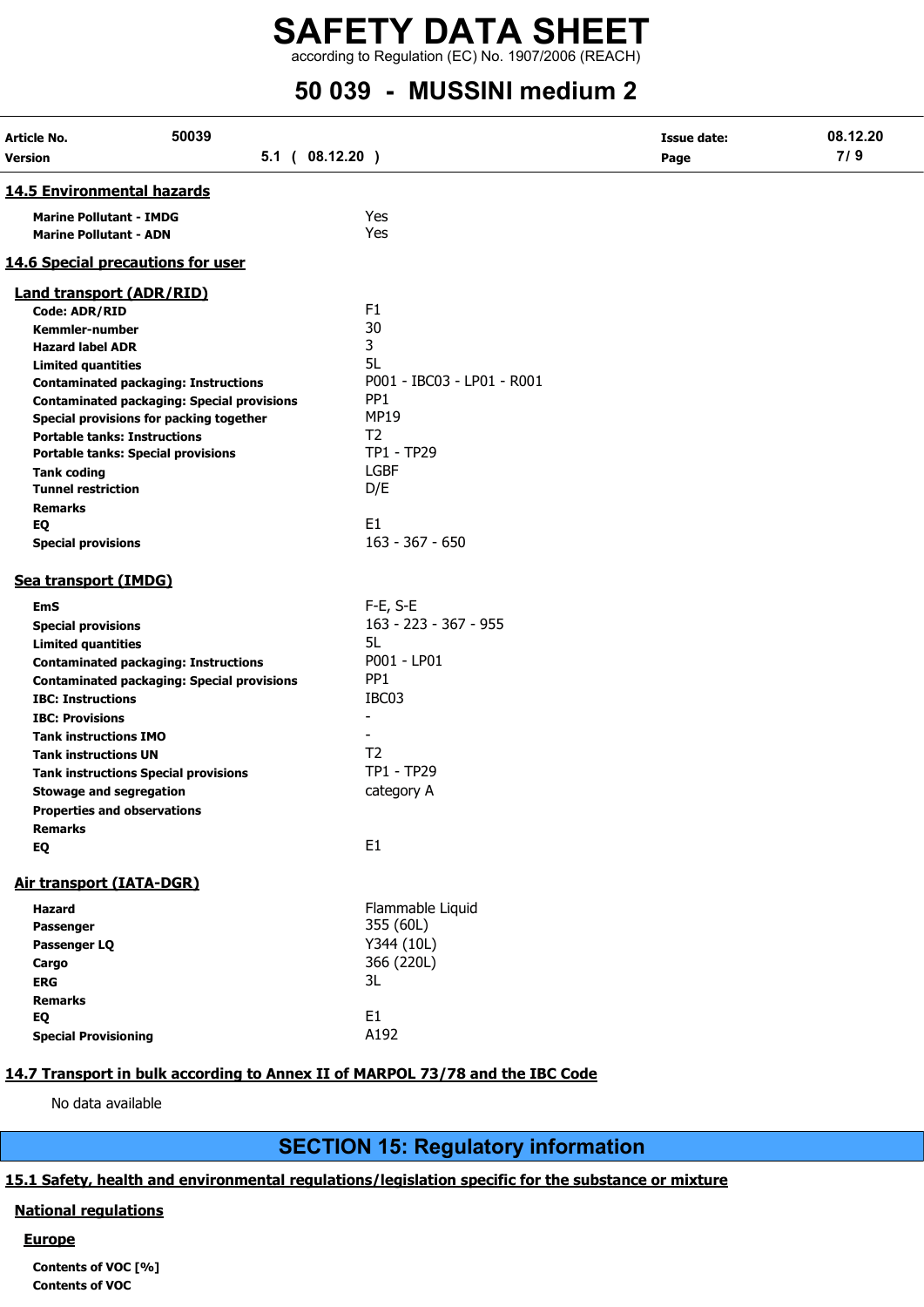according to Regulation (EC) No. 1907/2006 (REACH)

## 50 039 - MUSSINI medium 2

| Article No. | 50039 |                   | <b>Issue date:</b> | 08.12.20 |
|-------------|-------|-------------------|--------------------|----------|
| Version     |       | (08.12.20)<br>5.1 | Page               | 8/9      |

#### [g/L]

Further regulations, limitations and legal requirements

#### **Germany**

Storage class Water Hazard Class 2 WGK catalog number Incident regulation Information on working limitations Further regulations, limitations and legal requirements

#### **Denmark**

Further regulations, limitations and legal requirements

#### **Hungary**

Further regulations, limitations and legal requirements

#### Great Britain

Further regulations, limitations and legal requirements

#### Switzerland

Contents of VOC [%]  $\sim 61,5%$ Further regulations, limitations and legal requirements

#### **USA**

Further regulations, limitations and legal requirements Federal Regulations State Regulations

#### **Canada**

Further regulations, limitations and legal requirements

#### 15.2 Chemical Safety Assessment

#### SECTION 16: Other information

#### Further information

| Hazard statements (CLP) | H226 Flammable liquid and vapour.                     |
|-------------------------|-------------------------------------------------------|
|                         | H304 May be fatal if swallowed and enters airways.    |
|                         | H335 May cause respiratory irritation.                |
|                         | H336 May cause drowsiness or dizziness.               |
|                         | H411 Toxic to aquatic life with long lasting effects. |
|                         |                                                       |

#### Further information

This information is abased on our current state of knowledge and describes the security standards applicable to our product for the purpose provided. The information provided here does not constitute a legally binding warranty of specific characteristics or of suitability for a specific application use of the product is thus to be adapted to the user's special conditions and checked by preliminary tests. We are thus unable to guarantee product characteristics or accept an liability for damage arising in connection with the use of our products.

#### Literature

For abbreviations and acronyms, see: ECHA Guidance on information requirements and chemical safety assessment, chapter R.20 (Table of terms and abbreviations).

#### Reason of change

#### Additional information